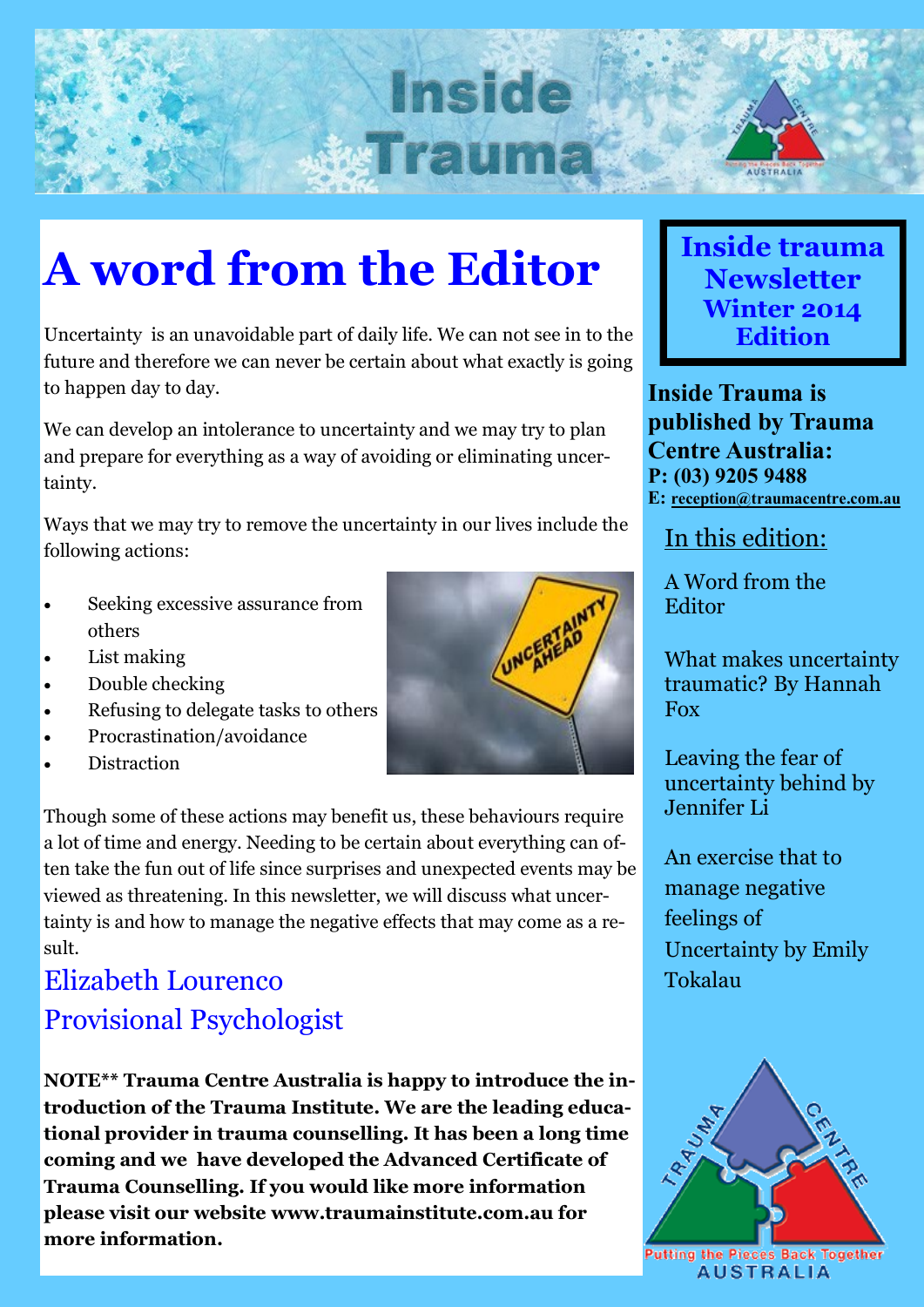## **Inside WITCH**

### **What Makes Uncertainty-Traumatic?**



In everyday life we rely on certainty to ensure we complete our day to day tasks with minimal stress. For many, the most 'minor' hiccup can often throw a day into disarray. Spinelli (2007) argues that existential uncertainty arises because everything we experience is interrelated and affected by external influences. Nothing can be ultimately concluded. Therefore, this uncertainty can be considered a trauma. However, it can be argued that the more we expect some degree of change in our organised lives, the less traumatic the experience. Thus, if there is a level of expectation . Eg., if the train will run late, we are more able to cope with this unsettling event and the resulting roll on effect.

The anticipation of a traumatic event can be considered low. As a result, these experiences can devastate our concept of normality and, therefore, create turmoil in understanding our own circumstances. The sudden death of a loved one, a missing person, unexpected illness, for example, elicits major uncertainty in one's life. It is the ambiguity of these particular events which promotes such distress. In particular, in the case of events which are indeterminate the client must address both the uncertainty of the outcome and of the consequential disruption to their organised lives.

From a therapeutic viewpoint, one must consider the client's perspective of the trauma. It is not the incident itself which can be described as the trauma, rather, the client's meaning of the incident (Brothers, 2008).

It can be determined that the insecurity arising from the knowledge that our lives are not as structured as we planned is in itself an experience of trauma. Yet, it is only one's perception of this uncertainty that will decide how traumatic the experience will then be.

### Hannah Fox Undergraduate Counsellor

### **Inside trauma Newsletter Winter 2014 Edition**

"Uncertainty is an uncomfortable position. **But certainty is an** absurd one."

#### Review of the past TAPIG seminar:

"It was a very informative seminar. I was glad that I attended the session. Damien was a great facilitator. His speech was fun and less formal when passing on information and life experiences in the military."

"The highlight for me was when Damien mentioned Tasmania has a high percentage of suicidal compared to other states in Australia."

"I highly recommended people to attend future TAPIG events for both educational and personal development."

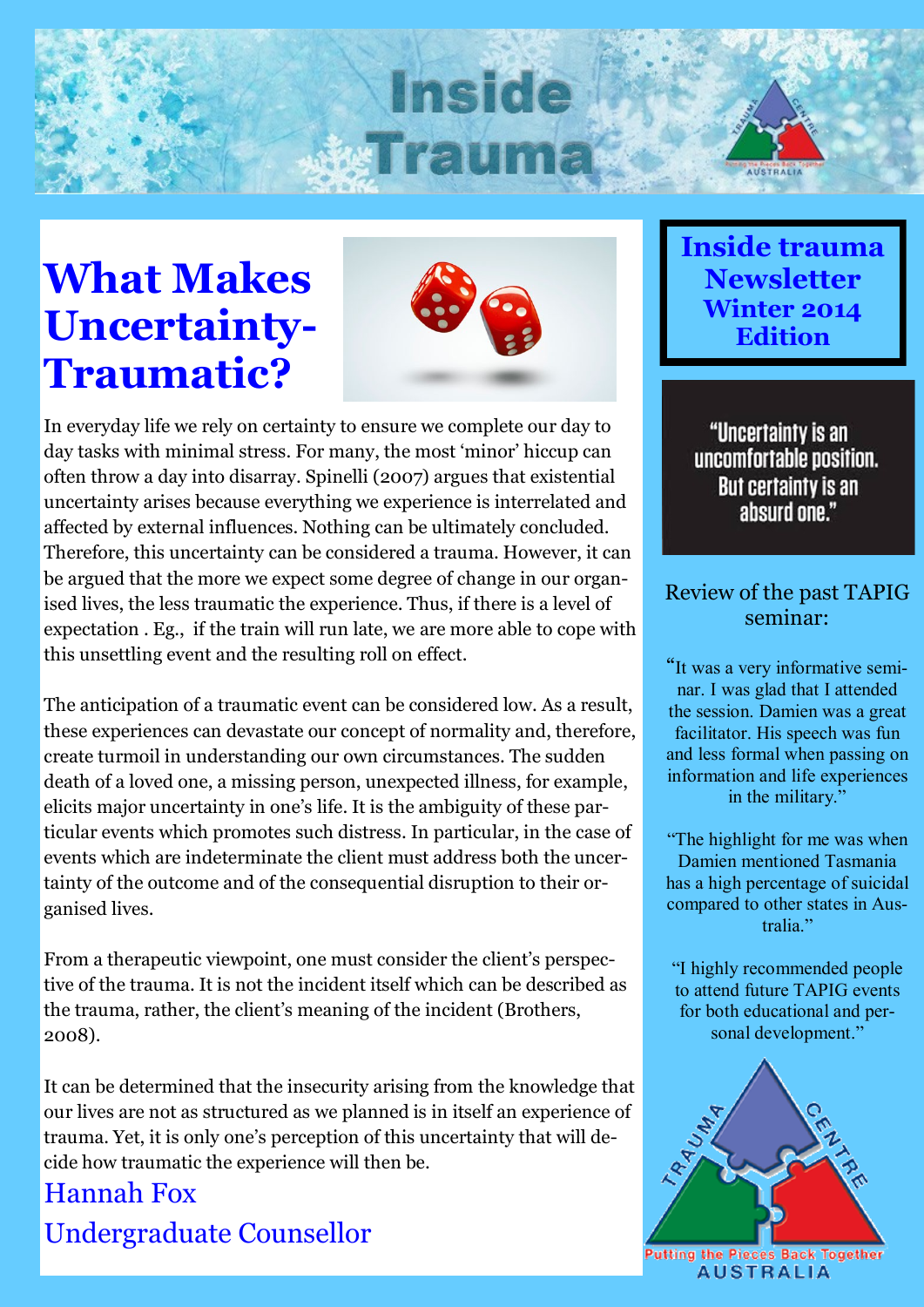### **Inside WIREIT**

### **Leaving the fear of uncertainty behind!**



I believed that I was safe and happy as long as I was anchoring myself with an abundance of security. I found myself becoming a security addict. I was not allowing for unforeseen changes to enter my life.

Mentally, I was able to get through the complexity of planning. But, emotionally I became unavailable to myself. I was thinking ahead, planning ahead, looking ahead and predicting ahead. I was very successful with my businesses by the age of thirty. Though, at the same time, I lost myself to a fear-based chaotic way of my life. Was I happy? At least I thought I was until I lost my grandmother to cancer.

Her death made me re-evaluate my life. My need for physical security is perhaps an outward gesture of my inner fear of uncertainty. What do I really have if I am not living my life? I realised that experiences of uncertainty are an inescapable feature of human experience. I decided to step into the discomfort, stare at fear face on.

Safe is not what I am looking for anymore. When safe is far from safe. I am looking for a journey where I can learn more about myself, develop and growth as a person. I am seeking the meaning in my life. I was told by a wise man once that I came into this world alone and empty handed and I will go out alone and empty handed. So, what do I have to lose? Two things in life are certain and that is tax and death, the rest of our life's journey is uncertain.

I decided to let go of the fear of uncertainty and start embracing adventure. I realised that fear of the uncertainty is a waste of time and a waste of a life that was given to me. As soon as I realised this, I came out feeling lighter and less fearfully. In turn, I now understand who I am and I became confident, free and totally adventurous.

### Jennifer Li Undergraduate Counsellor

**Inside trauma Newsletter Winter 2014 Edition**



Trauma Centre Australia is happy to introduce the introduction of the Trauma Institute. We are the leading educational provider in trauma counselling. It has been a long time coming and we have developed the Advanced Certificate of Trauma Counselling. If you would like more information please visit our website www.traumainstitute.com.au for more information.